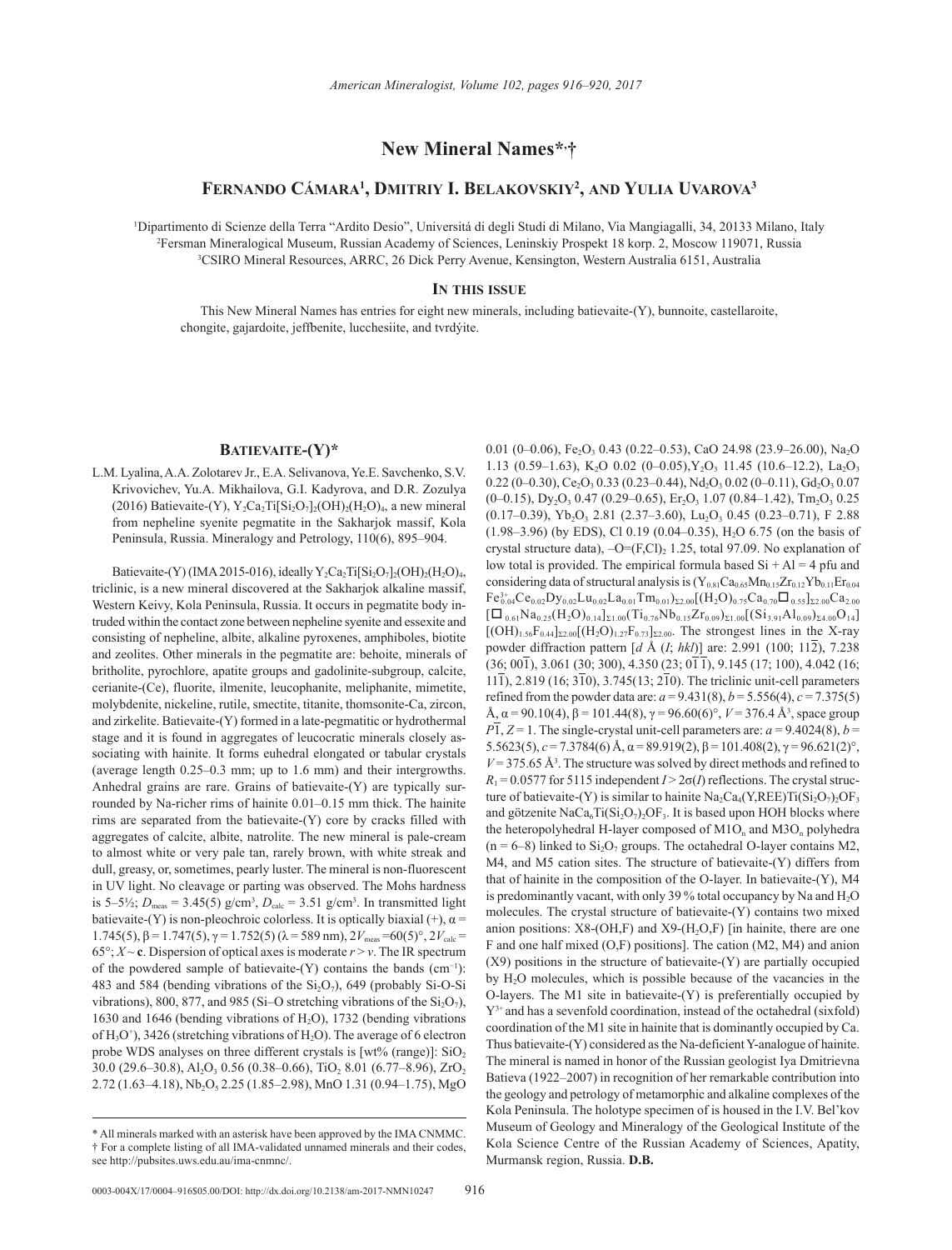## **Bunnoite\***

D. Nishio-Hamane, K. Momma, R. Miyawaki, and T. Minakawa (2016) Bunnoite, a new hydrous manganese aluminosilicate from Kamo Mountain, Kochi prefecture, Japan. [Mineralogy and Petrology](http://link.springer.com/journal/710), 110(6), 917–926.

Bunnoite (IMA 2014-054), ideally  $Mn_6^2$ <sup>+</sup>AlSi<sub>6</sub>O<sub>18</sub>(OH)<sub>3</sub>, triclinic, is a new mineral discovered at Kamo Mountain in Ino, Kochi Prefecture, Japan (33°33′24.4″ N; 133°25′29.4″ E). The mineral was initially reported as akatoreite (Minakawa 2000). The mineral found in one of small-scale iron-manganese deposits formed from iron- and manganese-rich marine sediments during low-grade metamorphism. Bunnoite occurs as veins and lenses randomly crossing hematite-rich ferro-manganese ore in association with stilpnomelane, rhodonite, piemontite, and quartz. It is supposed to be formed by the hydrothermal activity at the later stages of metamorphism. The mineral forms dull green, foliated subhedral crystals up to 0.5 mm in length or yellowish-green, fine-grained aggregates. Bunnoite is translucent to transparent with a vitreous luster and a dull green streak. It exhibits perfect cleavage on {012} and is brittle with an uneven fracture. The Mohs hardness is 5½. The density was not measured due to the presence of inclusions;  $D_{\text{calc}} = 3.63 \text{ g/cm}^3$ . The mineral is optically biaxial (+),  $\alpha = 1.709$ ,  $\beta = 1.713$ ,  $\gamma = 1.727$  (white light),  $2V_{\text{meas}} = 54^{\circ}$ ,  $2V_{\text{calc}} = 57^{\circ}$ . Pleochroism varies from pale greenish yellow to brownish yellow (orientation not specified). The Raman spectrum of bunnoite shows the peaks in the region below 900 cm<sup>-1</sup> (metal–anion stretching vibrations), peaks in the region of 3400–3600 cm−1 (O–H stretching). No peaks were found between 1200 and 1800 cm<sup>-1</sup>, indicating the absence of H–O–H bending vibrations. The average of 5 electron probe EDS analyses is [wt% (range)]: SiO<sub>2</sub> 40.44 (39.60–41.40), Al<sub>2</sub>O<sub>3</sub> 4.15 (3.30–5.16), Fe<sub>2</sub>O<sub>3</sub> 6.98 (6.04–8.36) [FeO 2.05 and Fe<sub>2</sub>O<sub>3</sub> 4.70 by stoichiometry], MnO 43.50 (42.10–44.49), MgO 1.26 (1.11–1.44), CaO 0.20 (0.12–0.25), H2O 3.09 (by stoichiometry); total 99.19. The empirical formula of bunnoite based on O = 18 and OH = 3 pfu is  $(Mn_{5.36}^{2+}Mg_{0.27}Fe_{0.25}^{2+}Fe_{0.11}^{3+})_{\Sigma 6.00}(Al_{0.60}Fe_{0.40}^{3+})_{\Sigma 1.00}$  $(Si_{5.89}Al_{0.11})_{26.00}O_{18}(OH)$ <sub>3</sub>. The strongest lines of the powder X-ray diffraction pattern are [*d* Å (*I*%; *hkl*)]: 4.671 (54; 111), 3.468 (37; 023,221), 3.334  $(92; 12\overline{1}, 1\overline{1}2)$ , 3.320 (89; 201), 2.712 (70; 1 $\overline{1}3$ ), 2.657 (100; 1 $\overline{1}4,22\overline{2}$ ), 2.636 (43; 233), 2.609 (40; 104), 2.216 (60; 115,144), 2.203 (40; 040), 2.180 (48; 213,204). The mineral is triclinic *P*1. The unit-cell parameters refined from powder X-ray diffraction data are  $a = 7.521(5)$ ,  $b = 10.008(8)$ , *c* = 12.048(2) Å, α = 70.46(5)°, β = 84.05(6)°, γ = 68.31(6)°, *V* = 793.9  $\mathring{A}^3$ ,  $Z = 2$ . The single-crystal unit-cell parameters are:  $a = 7.505(3)$ ,  $b = 1$ 9.987(3),  $c = 12.060(4)$  Å,  $\alpha = 70.526(5)$ °,  $\beta = 84.224(7)$ °,  $\gamma = 68.460(4)$ °,  $V = 792.4$  Å<sup>3</sup>. The crystal structure of bunnoite has been solved by the charge flipping method and refined to  $R_1 = 0.0334$  for 4386 independent  $I > 2\sigma(I)$  reflections. Bunnoite has a layered structure with alternating tetrahedral and octahedral sheets parallel to the (111). In the tetrahedral sheets, there are six unique Si sites. These six Si tetrahedra form sorosilicate  $[Si<sub>6</sub>O<sub>18</sub>(OH)]$  clusters. There are six unique Mn sites and one unique Al site in the octahedral sheets. The octahedra share edges to form continuous strips linked by [Mn<sub>2</sub>O<sub>8</sub>] edge-sharing dimers. The structure of bunnoite is generally similar to that of akatoreite for which the sorosilicate cluster is shorter:  $[Si_4O_{12}(OH)]$ . Bunnoite is the only mineral known to contain  $[Si_6O_{18}(OH)]$  clusters. Analogous  $[VSi_5O_{18}(OH)]$  clusters have been found in medaite,  $Mn_6^{2+}V^{5+}Si_5O_{18}(OH)$ . The mineral has been named in honor of the Japanese mineralogist Michiaki Bunno (b. 1942), who before retirement was the chief curator for the Geological Museum of the Geological Survey of Japan, for his contributions to museum and to the discovery of a number of new minerals. The type specimen has been deposited in the collections of the National Museum of Nature and Science, Japan. **D.B.**

#### **Reference cited**

Minakawa, T. (2000) Akatoreite from iron-manganese deposit of Kamo Mountain in Kurosegawa zone. Abstracts with Programs of Annual Meeting of the Mineralogical Society of Japan, the Mineralogical Society of Japan, P15, 107.

#### **Castellaroite\***

A.R. Kampf, F. Cámara, M.E. Ciriotti, B.P. Nash, C. Belestra, and L. Chiappino (2016) Castellaroite,  $Mn_3^2(AsO_4)_2$  4.5H<sub>2</sub>O, a new mineral from Italy related to metaswitzerite. European Journal of Mineralogy, 28(3), 687–696.

Castellaroite (IMA 2015-071), ideally  $Mn_3^{2+}(AsO_4)_2 \cdot 4.5H_2O$ , was first discovered from the dump at the Monte Nero mine, Rocchetta Vara, La Spezia, Liguria, Italy, where the deposit is comprised of thin manganese stratiform ores located near the base of a chert sequence, which overlies Jurassic ophiolites of the Bracco unit. There, castellaroite is a secondary mineral crystallized from As- and Mn-rich fluids. At Monte Nero, the new mineral occurs with coralloite, manganohörnesite, rhodochrosite, sarkinite, sterlinghillite, strashimirite, and wallkilldellite. Castelloroite was also found in the dumps of the Valletta mine, near Canosio, Piedmont, Italy. At the Valletta mine, castellaroite is a secondary mineral as well and occurs with braccoite, hematite, manganberzeliite, orthoclase, and tiragalloite. At the Monte Nero mine, castellaroite occurs in radial aggregates up to about 5 mm in diameter consisting of thin blades, and rarely as individual crystals up to about 2 mm long. At the Valletta mine, it forms aggregates of thin blades up to about 0.5 mm in length. Blade crystals are flattened on [001], striated and elongated parallel to [100]. The {110}, {012}, and {001} forms are observed. Castellaroite is colorless, transparent with a vitreous to silky luster and white streak. No twinning was observed. The new mineral is non-fluorescent. Crystals are flexible with a curved fracture, and have perfect cleavage on {001}. The Mohs hardness is  $2\frac{1}{2}$ .  $D_{\text{meas}} = 3.14(2)$  g/cm<sup>3</sup>;  $D_{\text{calc}} = 3.164$  g/cm<sup>3</sup>. Castellaroite is non-pleochroic, optically biaxial (–),  $\alpha = 1.644$ ,  $\beta =$ 1.662, and γ = 1.667 (white light),  $2V_{\text{meas}} = 57(1)°$ ;  $2V_{\text{calc}} = 55°$ ;  $Y = **b**$ ;  $Z \approx a$ . Dispersion of the optical axes is moderate  $r \le v$ . The new mineral easily dissolves in dilute HCl at room temperature. Raman spectroscopy identified a number of bands both in Monte Nero and Valetta castellaroite specimens (values for the *Valletta* specimen are given in italic): main bands at 800.5(*800.4*), 822.2(*821.9*), 846.8(*843.5*) and 862.5(*869.9*) cm−1, with two weaker shoulders at 910.6(910.2) and 933.8 cm<sup>-1</sup>, the latter not well resolved in the Valletta spectrum; a prominent band centered at 425.6(*426.5*) cm−1 is flanked on one side by two well-resolved peaks at 340(*346.9*) and 371.5(*376.1*) and on the other by a peak at 459.4(*447.2*) cm−1; two weaker bands observed at 503.6 and 577.5 cm−1; five weakly resolved bands can be recognized for the Monte Nero sample at 108.9, 149.9, 181.9, 215.1, and 256.9 cm−1, with a shoulder at 143.2 cm−1 (the same bands are observed for the Valletta sample at *111.4*, *149.6*, *177.8*, 215.9 and 252.1 cm<sup>-1</sup>, with the shoulder shifted to lower wavenumbers and better resolved (*135.7* cm−1) and a better resolved band at *177.8* that is very weak and split into two shoulders of adjacent bands at lower and higher wavenumbers (*165.0*, *191.4*). In the Raman spectrum for the Monte Nero sample, a very weak band centered at 1662.6 cm−1 is observed corresponding to the bending vibrations of  $H_2O$ ; the bands due to hydroxyl stretching modes of the  $H<sub>2</sub>O$  groups are observed at 2925.1, 3115.9, 3240.9, 3491.4, 3757.7, and 3941.6 cm<sup>-1</sup>. The average of 28 point WDS electron probe analyses performed on 7 crystals from Monte Nero is [wt% (range)]: MnO 41.62 (40.33–42.82),  $As_2O_5$  43.35  $(41.83-44.64)$ , P<sub>2</sub>O<sub>5</sub> 0.82  $(0.61-1.23)$ , H<sub>2</sub>O 15.69, total 100.09 wt%; the amount of H<sub>2</sub>O was calculated on the basis of  $(As + P) = 2$  apfu, charge balance and  $O = 12.5$  apfu. The empirical formula of castellaroite is  $Mn_{3.02}^{2+}(As_{1.94}P_{0.06})_{\Sigma2.00}O_{12.5}H_{8.96}$  based on 12.5 O apfu. The strongest lines of the powder X-ray diffraction pattern are [*d* Å (*I*%; *hkl*)]: 10.90 (100; 011), 9.27 (67; 002), 6.97 (42; 111), 3.323 (47; 204,041,034,115), 3.043 (87; 134,204,232), 2.656 (85; 321,320,215,241,206), 2.165 (46; 400,315,402,161), 1.5589 (32; 447,438,282,524). The unit-cell parameters refined from powder X-ray diffraction data are  $a = 8.733(4)$ ,  $b =$ 13.438(4),  $c = 18.643(4)$  Å,  $β = 95.006(11)°$ , and  $V = 2179.5$  Å<sup>3</sup>. The crystal structure of castellaroite was solved by direct methods and re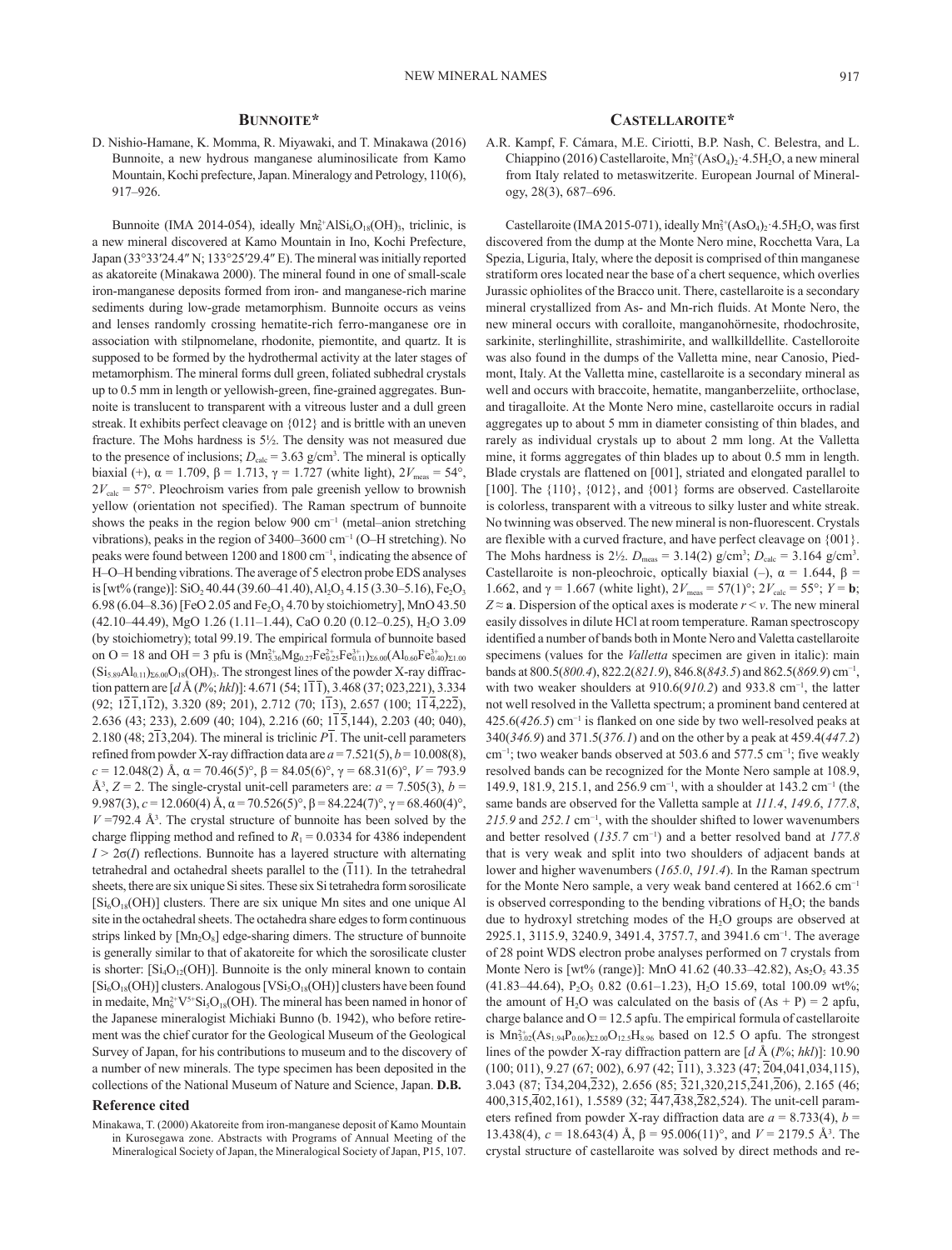fined to  $R_1 = 0.0118$  for 2513 independent  $F_0 > 4\sigma(F_0)$  reflections. The new mineral is monoclinic,  $P2_1/n$ ,  $a = 8.7565(8)$ ,  $b = 13.4683(13)$ ,  $c =$ 18.652(2) Å, β = 94.876(7)°, *V* = 2191.7 Å3 , *Z* = 8. In the crystal structure of castellaroite, Mn occupies five different octahedra and one MnO<sub>5</sub> square pyramid. Four types of Mn octahedra share common edges and form kinked chains parallel to [100]. The chains are linked by cornersharing and form sheets parallel to  ${001}$ . All AsO<sub>4</sub> tetrahedra link with sheet octahedra through common corners and form a heteropolyhedral layer. The fifth Mn octahedra and square pyramids layers form edgesharing dimers and are located between the heteropolyhedral layers. The dimers share corners with octahedra and As tetrahedra from adjacent layers and hence ling the layers in the [001] direction. The heteropolyhedral layer in the crystal structure of castellaroite is identical to those in the structures of several phosphates: angarfite, bakhchisaraitsevite, mejillonesite, metaswitzerite, rimkorolgite, and switzerite. However, castellaroite is the first arsenate with this type of the heteropolyhedral layer. The new mineral was named after Fabrizio Castellaro (b. 1970), an Italian mineral collector specializing in the minerals of Liguria. The holotype and one cotype from the Monte Nero mine are deposited in the collections of the Natural History Museum of Los Angeles County, Los Angeles, U.S.A. Two cotypes are deposited in the Dipartimento di Scienze della Terra of the Università di Torino stored in the Museo Regionale di Science Naturali di Torino, Sezione di Mineralogia, Petrografia e Geologia, Torino, Italy. **Yu.U.**

### **Chongite\***

A.R. Kampf, B.P. Nash, M. Dini, and A.A. Molina Donoso (2016) Chongite,  $Ca_3Mg_2(AsO_4)$ <sub>2</sub> $(AsO_3OH)$ <sub>2</sub>·4H<sub>2</sub>O, a new arsenate member of the hureaulite group from the Torrecillas mine, Iquique Province, Chile. Mineralogical Magazine, 80(7), 1255–1263.

Chongite (IMA 2015-039), ideally Ca<sub>3</sub>Mg<sub>2</sub>(AsO<sub>4</sub>)<sub>2</sub>(AsO<sub>3</sub>OH)<sub>2</sub>·4H<sub>2</sub>O, was discovered in the Torrecillas mine, located on Torrecillas Hill, Iquique Province, Tarapacá Region, Chile. Chongite was discovered in the Torrecillas deposit, which consists of two main veins intersecting metamorphosed marine shales and lavas and rich in secondary As and Cu minerals. These veins are related to the andesites and porphyritic lavas of the Jurassic La Negra Formation. Chongite is a secondary alteration phase and occurs in association with native arsenic, arsenolite, gajardoite, talmessite, and torrecillasite. The new mineral forms prismatic crystals up to  $\sim$ 1 mm long grouped in tightly intergrown radial aggregates up to 2 mm in diameter. These prisms are elongated on [001] and exhibit  $\{100\}$ ,  $\{110\}$ ,  $\{111\}$ ,  $\{11\overline{1}\}$ ,  $\{20\overline{1}\}$ , and  $\{311\}$  forms. No twinning was observed. Chongite is transparent, with a vitreous luster and white streak. The new mineral does not fluoresce in UV light. Mohs hardness is  $\sim$ 3½. It is brittle, has conchoidal fracture and a good cleavage on  $\{100\}$ .  $D_{\text{meas}} = 3.09(2)$  g/cm<sup>3</sup>;  $D_{\text{calc}} = 3.087$  g/cm<sup>3</sup>. Chongite is non-pleochroic, optically biaxial (–),  $\alpha$  = 1.612, β = 1.626, γ = 1.635° (white light).  $2V_{\text{meas}} = 76.9(1)^\circ$ ;  $2V_{\text{calc}} = 76.9^\circ$ ;  $X = \mathbf{b}$ ;  $Z \wedge \mathbf{a} = 27^\circ$  in the obtuse angle β. Dispersion of optical axes is distinct *r* < *v*. The mineral is slowly soluble in dilute HCl at room temperature. The averaged 12 point WDS electron probe analyses on 4 crystals is [wt% (range)]: CaO 19.96 (19.43–20.29), MgO 9.55 (9.32–9.96), MnO 1.18 (0.86–1.67), As<sub>2</sub>O<sub>5</sub> 56.42 (56.09–57.04), H<sub>2</sub>O 11.13 (was calculated on the basis of 4 apfu As, charge balance, and 20 O apfu), total 98.24. The empirical formula of chongite is  $(Ca_{2.90}Mg_{1.93}Mn_{0.14})_{\Sigma 4.97}As_4O_{20}H_{10.07}$  based on 20 O apfu. The strongest lines of the powder X-ray diffraction pattern are [*d* Å (*I*%; *hkl*)]: 8.35 (29; 110), 4.644 (62;  $\overline{3}11,020,400,\overline{2}02$ ), 4.396 (26;  $311$ ),  $3.372$  (62;  $022,312,511$ ),  $3.275$  (100;  $420,222,421$ ),  $3.113$  (57; 222), 2.384 (30; 711,530,  $\overline{7}12$ ), 1.7990 (22;  $\overline{9}13,334,534$ ). The unit cell parameters refined from powder X-ray diffraction data are  $a = 18.580(11)$ ,  $b = 9.357(11)$ , *c* = 9.957(11) Å, β = 96.918(9)°, and *V* = 1718(3) Å<sup>3</sup>. The crystal structure of chongite was solved by direct methods and refined

to  $R = 1.78\%$ . The new mineral is monoclinic,  $C2/c$ ,  $a = 18.5879(6)$ , *b* = 9.3660(3), *c* = 9.9622(7) Å, β = 96.916(7)°, *V* = 1721.75 Å3 , *Z* = 4. In the crystal structure of chongite Ca and Mg occupy octahedra, which share common edges and form an edge sharing pentamer. These pentamers are linked into framework by sharing corners with other pentamers, and are linked by tetrahedral As as well. Chongite is isostructural with sainfeldite, miguelromeroite and villyaellenite, and can be considered a Mg-analogue of sainfeldite,  $Ca<sub>5</sub>(AsO<sub>4</sub>)(AsO<sub>3</sub>OH)<sub>2</sub>·4H<sub>2</sub>O$ , in which Mg replaces Ca at the *M*(2) octahedral site. The new mineral was named after Guillermo Chong Díaz, a prominent Chilean geologist and academician. The holotype and two cotype specimens are deposited in the collections of the Natural History Museum of Los Angeles County, Los Angeles, U.S.A. **Yu.U.**

#### **Gajardoite\***

A.R. Kampf, B.P. Nash, M. Dini, and A.A. Molina Donoso (2016) Gajardoite,  $KCa<sub>0.5</sub> As<sub>4</sub><sup>3+</sup>O<sub>6</sub>Cl<sub>2</sub>·5H<sub>2</sub>O$ , a new mineral related to lucabindiite and torrecillasite from the Torrecillas mine, Iquique Province, Chile. Mineralogical Magazine, 80(7), 1265–1272.

Gajardoite (IMA 2015-040),  $KCa<sub>0.5</sub> As<sub>4</sub><sup>3+</sup>O<sub>6</sub>Cl<sub>2</sub> 5H<sub>2</sub>O$ , is a new mineral from the Torrecillas mine, Iquique Province, Chile (approximately 20°58′13″S, 70°8′17″W), where it occurs as a secondary alteration phase in association with native arsenic, arsenolite, chongite, talmessite, and torrecillasite. The Torrecillas deposit, in which the new mineral is found, consists of two main veins rich in secondary arsenic and copper minerals that intersect metamorphosed marine shales and lavas. These alteration minerals are interpreted as having formed from the oxidation of native arsenic and other As-bearing primary phases, followed by later alteration by saline fluids derived from evaporating meteoric water under hyperarid conditions. Gajardoite occurs as hexagonal plates, flattened on {001} and bounded by {100}, up to about 100 μm in diameter and 5 μm thick, in rosette-like subparallel intergrowths. No twinning is observed. Crystals are transparent, with vitreous luster and white streak. The mineral does not fluoresce in long- or short-wave UV light. Mohs hardness is 1½. The tenacity is brittle and the fracture is irregular. Cleavage is perfect on {001}.  $D_{\text{meas}} = 2.64(2) \text{ g/cm}^3$ ;  $D_{\text{calc}} = 2.676 \text{ g/cm}^3$ . The mineral is very slowly soluble in  $H_2O$  and slowly soluble in dilute HCl at room temperature. Gajardoite is non-pleochroic, optically uniaxial (–) with  $\omega = 1.780(3)$ and  $\epsilon = 1.570(3)$  (white light). The average of electron probe WDS analysis (number of analyses not reported) [wt% (ranges)] is:  $Na<sub>2</sub>O$  0.26  $(0.11-0.42)$ , K<sub>2</sub>O 6.13 (5.85–6.44), MgO 0.32 (0.20–0.43), CaO 6.67  $(6.52-6.87)$ , As<sub>2</sub>O<sub>3</sub> 66.55 (62.44–68.49), Cl 11.66 (11.44–12.01), H<sub>2</sub>O (on the basis of charge balance)  $14.58$ , O=Cl –2.63, total 103.54. The empirical formula based on the 4 As apfu is:  $(K_{0.77}Ca_{0.71}Na_{0.05}Mg_{0.05})_{\Sigma1.58}$  $As<sub>4</sub>O<sub>11</sub>Cl<sub>1.96</sub>H<sub>9.62</sub>$ . The strongest lines of the X-ray powder diffraction pattern [*d* Å (*I*%; *hkl*)] are: 16.00 (100; 001), 5.31 (48; 003), 3.466 (31; 103), 3.013 (44; 104), 2.624 (51; 006,110,111), 2.353 (36; 113), 1.8647(21; 116,205) and 1.4605 (17; 119,303,216). The refined triclinic unit-cell parameters from these powder data are  $a = 5.2592(10)$ ,  $c =$ 15.971(4) Å, and  $V = 382.56$  Å<sup>3</sup>. The single-crystal unit-cell parameters are: *a* = 5.2558(8), *c* = 15.9666(18) Å, *V* = 381.96 Å3 , *Z* = 1, space group *P6/mmm*. The structure was refined to  $R_1 = 0.035$  for 169 unique, observed  $[F_0 > 4\sigma F_0]$  reflections. Gajardoite structure contains of two types of layers. One layer is made up of two neutral  $As<sub>2</sub>O<sub>3</sub>$  sheets, between which are K<sup>+</sup> cations and outside of which are Cl<sup>-</sup> anions, with ideal layer composition  $KAs<sub>4</sub><sup>3+</sup>O<sub>6</sub>Cl<sub>2</sub>$ ; the As<sub>2</sub>O<sub>3</sub> sheets are formed by  $AsO<sub>3</sub>$  pyramids connected by shared O atoms, which coordinate  $K^+$  cations, while the apex of the pyramids are linked to the external Cl– atoms. The second layer type is built-up edge-sharing  $Ca(H<sub>2</sub>O)<sub>6</sub>$  trigonal prisms, with a further H<sub>2</sub>O at the center of the hexagonal cavities left in between; ideal composition of the layer is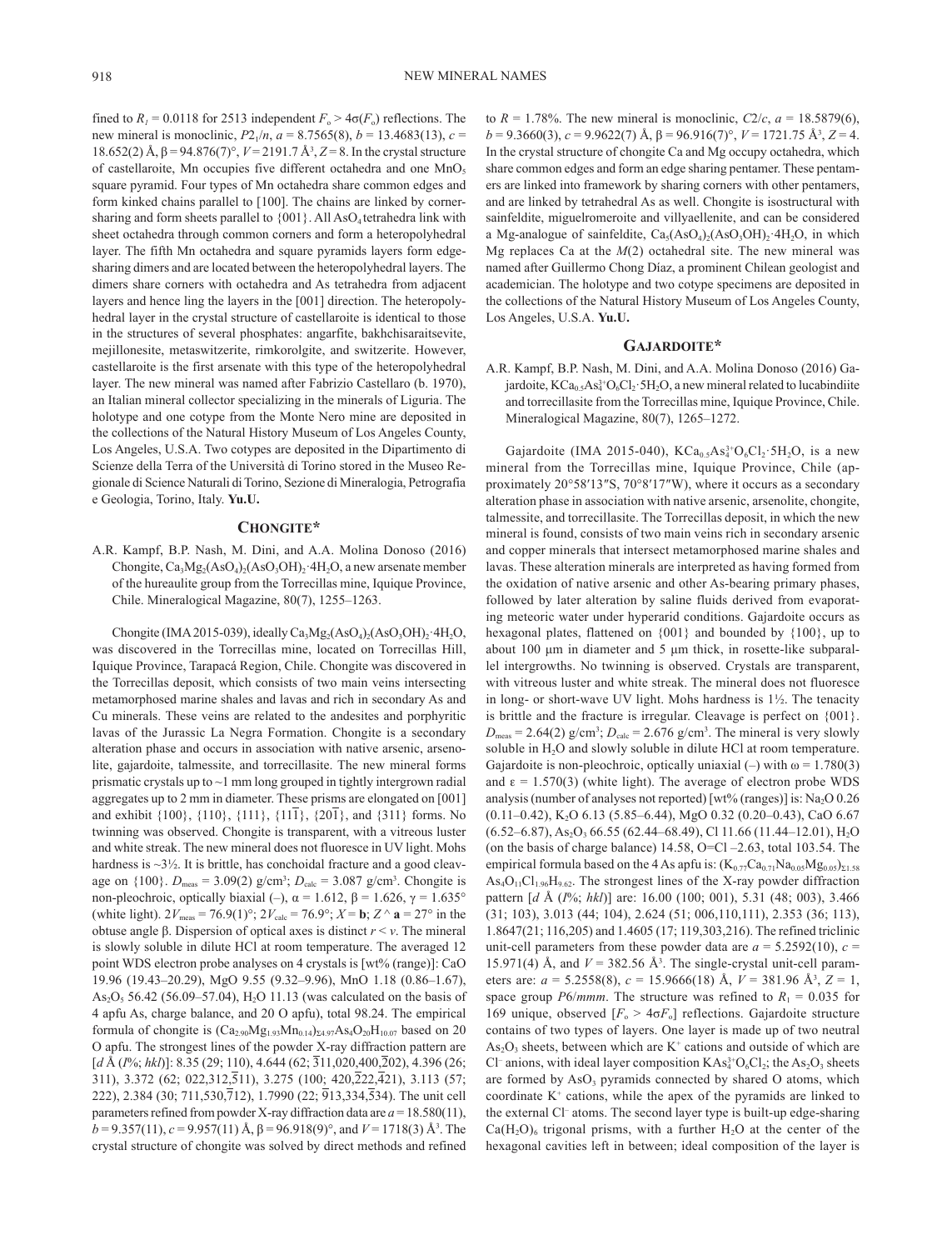$Ca(H<sub>2</sub>O)<sub>6</sub>·4H<sub>2</sub>O$ . The structure of gajardoite is strongly related to the structure of lucabindiite, in particular for the  $KAs<sub>4</sub><sup>3+</sup>O<sub>6</sub>Cl<sub>2</sub>$  layer, and is similar but not identical to the structure of torrecillasite. The mineral name honors Anibal Gajardo Cubillos (b. 1945), a Chilean geologist with a long and distinguished career. The holotype and two cotype specimens that are deposited in the collections of the Natural History Museum of Los Angeles County, U.S.A. (catalogue numbers 65585, 65586, and 65587, respectively). These are the same as the holotype and cotypes for chongite. **F.C.**

#### **Jeffbenite\***

F. Nestola, A.D. Burnham, L. Peruzzo, L. Tauro, M. Alvaro, M.J. Walter, M. Gunter, C. Anzolini, and S.C. Kohn (2016) Tetragonal almandinepyrope phase, TAPP: finally, a name for it, the new mineral jeffbenite. Mineralogical Magazine, 80(7), 1219–1232.

Jeffbenite (IMA 2014-097), ideally  $Mg_3Al_2Si_3O_{12}$ , previously known as tetragonal-almandine-pyrope-phase (TAPP), is a new mineral species from an inclusion in an alluvial diamond from São Luiz river, Juina district of Mato Grosso, Brazil (11°29′S, 59°02′W). It forms part of a composite inclusion along with a grain of omphacitic pyroxene, with no crystallographic mutual relation either with the host diamond. Within the same diamond, an inclusion of CaSiO<sub>3</sub>-walstromite was also found. Jeffbenite cannot be described in terms of morphology as it can be found only within diamond and thus it is not possible to observe its stable morphology. Jeffbenite is transparent, deep emerald green with the vitreous luster and white streak. It shows no fluorescence. Mohs hardness ~7. It is brittle with irregular fracture.  $D_{\text{calc}} = 3.576$  g/cm<sup>3</sup>. It is optically uniaxial (-) with  $ω = 1.733(5)$  and  $ε = 1.721(5) (λ = 589$  nm). Micro-Raman spectroscopy (532 nm excitation laser) show five main peaks, in order of decreasing intensity, are (in cm–1): 865, 926, 318, 995, and 499. Lower intensity peaks are evident in the 540–640 cm<sup>-1</sup> region, one peak is centered at 393 cm<sup>-1</sup>, and three further peaks occur in the 200–300 cm–1 region. The average of electron probe WDS analysis (number of data points not reported) [wt% (range)] is:  $SiO<sub>2</sub>41.74$  (41.56–42.04), TiO<sub>2</sub> 0.06 (0.04–0.07), Al<sub>2</sub>O<sub>3</sub> 23.84 (23.74–23.95),  $Cr_2O_3$  2.86 (2.79–2.92), FeO<sub>total</sub> 4.59 (4.55–4.62), FeO 3.65 (2.97–4.36), Fe<sub>2</sub>O<sub>3</sub> (by charge balance) 0.93 (0.25–1.65), MnO 0.79 (0.75–0.85), MgO 25.16 (24.90–25.41), CaO 0.09 (0.08–0.10), Na<sub>2</sub>O 0.10 (0.08–0.12), total 99.23 (98.66–99.55). The empirical formulae based on 12 O apfu is:  $(Mg_{0.82}Fe_{0.12}^{3+})_{\Sigma 0.95}(Al_{1.86}Cr_{0.16})_{\Sigma 2.02}(Mg_{1.80}Fe_{0.15}^{2+})$  $Mn_{0.05}Ca_{0.01}Na_{0.01}$ )<sub>Σ2.02</sub>(Si<sub>2.82</sub>Al<sub>0.18</sub>)<sub>Σ3.00</sub>O<sub>12</sub>. The strongest lines of the powder X-ray diffraction pattern [*d* Å (*I*%; *hkl*)] are: 2.647 (100; 204), 1.625 (44; 325), 2.881 (24; 211), 2.220 (19; 206), 1.390 (13; 424), 3.069 (11; 202), 2.056 (11; 224), 1.372 (11; 2.0.12). The parameters of the monoclinic unit-cell refined from the powder data are  $a = 6.5355(2)$ ,  $c =$ 18.1576(11) Å, and  $V = 775.56$  Å<sup>3</sup>. The crystal structure of jeffbenite was refined with X-ray diffractions intensity data, collected on a single crystal with dimensions of  $0.07 \times 0.05 \times 0.03$ , to  $R_{all} = 0.018$  on 1218 unique reflections. Unit-cell parameters obtained from single crystal are *a* = 6.5231(1), *c* = 18.1756(3) Å, *V* = 773.38 Å3 , space group *I*42*d*. The crystal structure of jeffbenite comprises five different cation positions: T1 and T2, which are two symmetrically independent tetrahedral sites; M2 and M3 which are two significantly different octahedral sites; and the M1 site which represents by a capped tetrahedron. The M1 site is dominated by Mg, M2 dominated by Al, M3 dominated by Mg, and both T1 and T2 almost fully occupied by Si. The name is in honor of two scientists, Jeffrey W. Harris (School of Geographical and Earth Sciences, University of Glasgow, U.K.; b. 1940) and Ben Harte (School of Geosciences, University of Edinburgh, U.K.; b. 1941), whose work on diamonds, and super-deep diamonds in particular, has shaped the understanding of mantle geochemical processes. The holotype is deposited at the Museum of Mineralogy of the University of Padova under the catalogue number MMP M12660. **F.C.**

#### **Lucchesiite\***

- F. Bosi, H. Skogby, M.E. Ciriotti, P. Gadas, M. Novák, J. Cempírek, D. Všianský, and J. Filip (2017) Lucchesiite,  $\text{CaFe}_{3}^{2+}\text{Al}_{6}\text{(Si}_{6}\text{O}_{18})$  $(BO<sub>3</sub>)<sub>3</sub>(OH)<sub>3</sub>O$ , a new mineral species of the tourmaline supergroup. Mineralogical Magazine, Mineralogical Magazine, 81(1), 1–14.
- P. Gadas, M. Novák, J. Cempírek, J. Filip, M. Vašinová Galiová, L.A. Groat, and D. Všianský (2014) Mineral assemblages, compositional variation, and crystal structure of feruvitic tourmaline from a contaminated anatectic pegmatite at Mirošov near Strážek, Moldanubian Zone, Czech Republic. Canadian Mineralogist, 52, 285–301.

Lucchesiite (IMA 2015–043), ideally  $\text{CaFe}_{3}^{2+}\text{Al}_{6}\text{(Si}_{6}\text{O}_{18})$  $(BO<sub>3</sub>)<sub>3</sub>(OH)<sub>3</sub>O$ , is a new mineral species of the tourmaline supergroup found in two different localities. One locality are the alluvial deposits in gem-bearing river gravels ("illam") at Ratnapura, Sri Lanka (6°35′N, 80°35′E), most probably associated with pegmatites, which not necessarily occur close to the collecting area. The other locality is an anatectic pegmatite from Mirošov near Strážek, western Moravia, Czech Republic (49°27′49.38″N, 16°9′54.34″E), where it occurs as graphic intergrowths of Ca-rich schorl to Na-rich lucchesiite with quartz, in the central parts of the pegmatite. At Mirošov, along with the previous type occurrence, tourmaline also occurs in other two textural-paragenetic forms: interstitial Ca-rich schorl-dravite to Na-Mg-rich feruvite in an outer granitic unit, and volumetrically subordinate Ca-rich dravite replacing occasionally both previous forms of tourmaline. Other minerals associated are major plagioclase (An<sub>30-42</sub>), quartz, K-feldspar, and minor amphibole. The Sri Lanka specimen shows anhedral habitus (up to  $\sim$  5 mm), as a broken part of a columnar crystal, whereas that from the Czech Republic forms graphic intergrowths with quartz in large aggregates up to 5 cm. Lucchesiite is black with a vitreous luster. It has a gray streak and shows no fluorescence. Mohs hardness ~7. It is brittle with a conchoidal fracture.  $D_{\text{calc}} = 3.209 \text{ g/cm}^3$  (Sri Lanka) and  $D_{\text{calc}} = 3.243 \text{ g/cm}^3$  (Czech Republic). In transmitted light lucchesiite is transparent, pleochroic with  $O =$  very dark brown and  $E =$  light brown (Sri Lanka), and  $O =$  opaque and  $E =$  dark brown (Czech Republic). It is optically uniaxial  $(-)$ ,  $\omega =$ 1.670(5),  $\varepsilon = 1.655(5)$  (white light) (Sri Lanka); ω was not measured and  $\varepsilon = 1.656(6)$  ( $\lambda = 589.9$  nm) (Czech Republic). FTIR spectroscopy of the sample from Sri Lanka show an intense band around 3570 cm–1 and some very weak bands at 3710–3760 cm<sup>-1</sup>, all strongly polarized in the c axis direction, and the lack of any significant bands above ca.  $3650 \text{ cm}^{-1}$  [the region where bands due to (OH) at the W position are expected]. The average of 10 (Sri Lanka) and 5 (Czech Republic) electron probe WDS analysis [wt% (range) Sri Lanka/*wt% (range) Czech Republic*] is: SiO<sub>2</sub> 34.03 (33.62–34.24)/33.46 (33.13–33.75), TiO<sub>2</sub> 2.53  $(2.49-2.61)/0.64$  (0.62-0.65), B<sub>2</sub>O<sub>3</sub> (by stoichiometry) 10.11/9.89, Al<sub>2</sub>O<sub>3</sub> 26.48 (26.17-26.82)/27.00 (26.68-27.19), V<sub>2</sub>O<sub>3</sub> 0.12 (0.11–0.16)/*b.d.l.*, FeO<sub>tot</sub> 11.77 (11.54–11.93)/16.82 (16.64–17.02), Fe<sub>2</sub>O<sub>3</sub> (by Mössbauer) 1.97/*10.05*, FeO (by Mössbauer) 10.00/*7.77*, MgO 6.73 (6.67–6.95)/*3.59 (3.51–3.64)*, MnO 0.05 (0–0.09)/*0.20 (0.18–0.22)*, ZnO 0.10 (0–0.21)/*0.04 (0–0.08)*, CaO 3.74 (3.61–3.82)/*2.62 (2.59–2.70)*, Na<sub>2</sub>O 0.89 (0.92-0.84)/1.32 (1.28-1.37), K<sub>2</sub>O 0.09 (0.07-0.11)/0.06 *(0.04–0.07)*, F 0.44(0.34–0.57)/*0.10 (0.09–0.12)*, H2O (by stoichiometry) 2.67/*2.27*, –O=F –0.19/*–0.04*, total 99.76/*98.96*. Lucchesiite from the Czech Republic has very low Li 16-17 ppm, so it was assumed insignificant in both samples. The empirical formulae based on 31 (O+OH+F) apfu are:  ${}^{\textrm{x}}(\textrm{Ca}_{0.69}\textrm{Na}_{0.30}\textrm{K}_{0.02})_{\Sigma1.01}{}^{\textrm{Y}}(\textrm{Fe}_{1.44}^{2+}\textrm{M}g_{0.72}\textrm{Al}_{0.48}\textrm{Ti}_{0.33}^{4+}\textrm{V}_{0.02}^{3+}\textrm{Mn}_{0.01}\textrm{Zn}_{0.01})_{\Sigma3.00}$  $^{\mathcal{Z}}(\text{Al}_{4.74}\text{Mg}_{1.01}\text{Fe}_{0.25}^{3+})_{\Sigma 6.00} [^\text{T}(\text{Si}_{5.85}\text{Al}_{0.15})_{\Sigma 6.00} \text{O}_{18}] (\text{BO}_3)_3 {^\text{V}} (\text{OH})_3 {^\text{W}} [\text{O}_{0.69}\text{F}_{0.24}]$  $\rm (OH)_{0.07}]_{21.00}$  (Sri Lanka) and  $\rm ^X(Ca_{0.49}Na_{0.45}\square_{0.05}K_{0.01})_{21.00}$   $\rm ^Y(Fe_{1.14}^{2+}Fe_{0.95}^{3+}Mg_{0.42})$  $\mathrm{Al}_{0.37}\mathrm{Mn}_{0.03}\mathrm{Ti}^{4+}_{0.08}\mathrm{Zn}_{0.01})_{\Sigma3.00}{}^{\mathrm{Z}}\mathrm{(Al}_{5.11}\mathrm{Fe}^{3+}_{0.38}\mathrm{Mg}_{0.52})_{\Sigma6.00}[{}^{\mathrm{T}}\mathrm{(Si}_{5.88}\mathrm{Al}_{0.12})_{\Sigma6.00}\mathrm{O}_{18}]$  $(BO_3)_3^V[(OH)_{2.66}O_{0.34}]_{\Sigma3.00}^W(O_{0.94}F_{0.06})_{\Sigma1.00}$  (Czech Republic). The strongest lines of the powder X-ray diffraction pattern [*d* Å (*I*%; *hkl*) Sri Lanka/ *Czech Republic*] are: 6.390/*6.424* (24/*53*; 101), 4.236/*4.249* (42/*41*; 211), 3.490/*3.503* (72/*100*; 012), 2.970/*2.979* (99/*100*; 122), 2.587/*2.591*